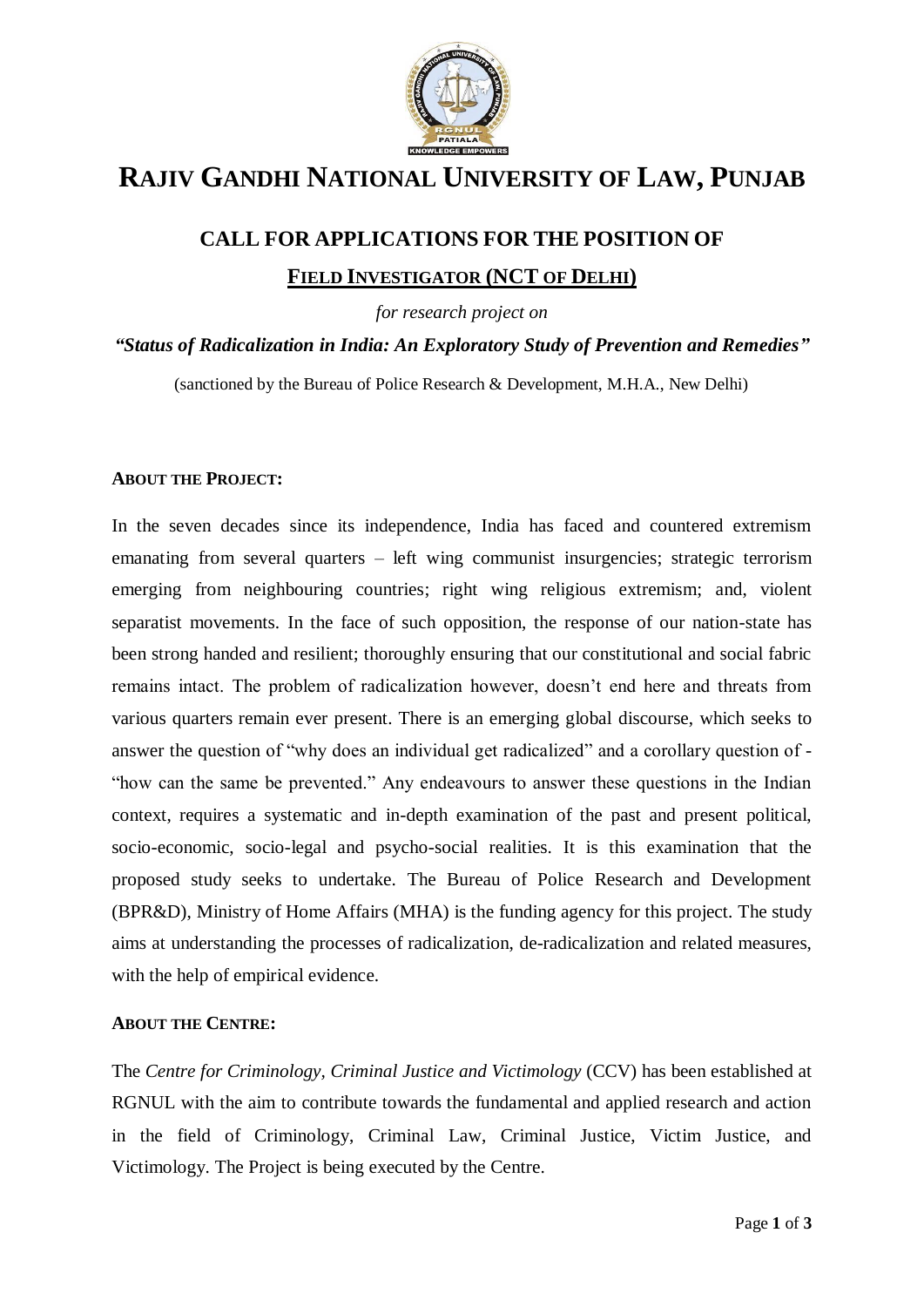## **POSITION:**

We are looking to engage **4 (four) part-time** Field Investigators for this project, who have skills and experience of working on challenging issues and are also ready to carry out extensive field work in this regard.

#### **SALARY**:

The salary shall be paid on a daily-basis and shall be calculated only for the days on which the field investigation has been done. The same shall be equivalent to INR 1,000/- per day subject to the maximum limit of INR 30,000/- in a month. Further, any travel expenditure incurred for fieldwork shall be paid additionally on an actual basis.

#### **DURATION OF ASSIGNMENT:**

The duration of the assignment shall be for a minimum period of 2 (two) weeks but may be extended as per the requirements of the Project.

## **ELIGIBILITY AND CRITERIA FOR SELECTION:**

- 1. Applicants must be based out of **Delhi** or willing to relocate to Delhi for the field investigation.
- 2. Must be a Graduate. Preference will be given to the candidate with background in Law and allied areas.
- 3. Applicants need to be well conversant with Hindi and English.
- 4. Those with previous fieldwork experience in academic projects will be given preference.
- 5. Excellent Communication and Drafting skills.
- 6. Sound knowledge of empirical research.

#### **RESPONSIBILITY:**

- 1. The candidates shall be required to carry out the fieldwork and collate the primary data from the field. The candidate should be willing to visit the places in the **NCT of Delhi** as and when identified.
- 2. The fieldwork shall involve primary data collection from respondents.
- 3. Coding and Analysis of the data collected.
- 4. Additionally, the candidates may be asked to be involved with other activities of the Project/Centre.